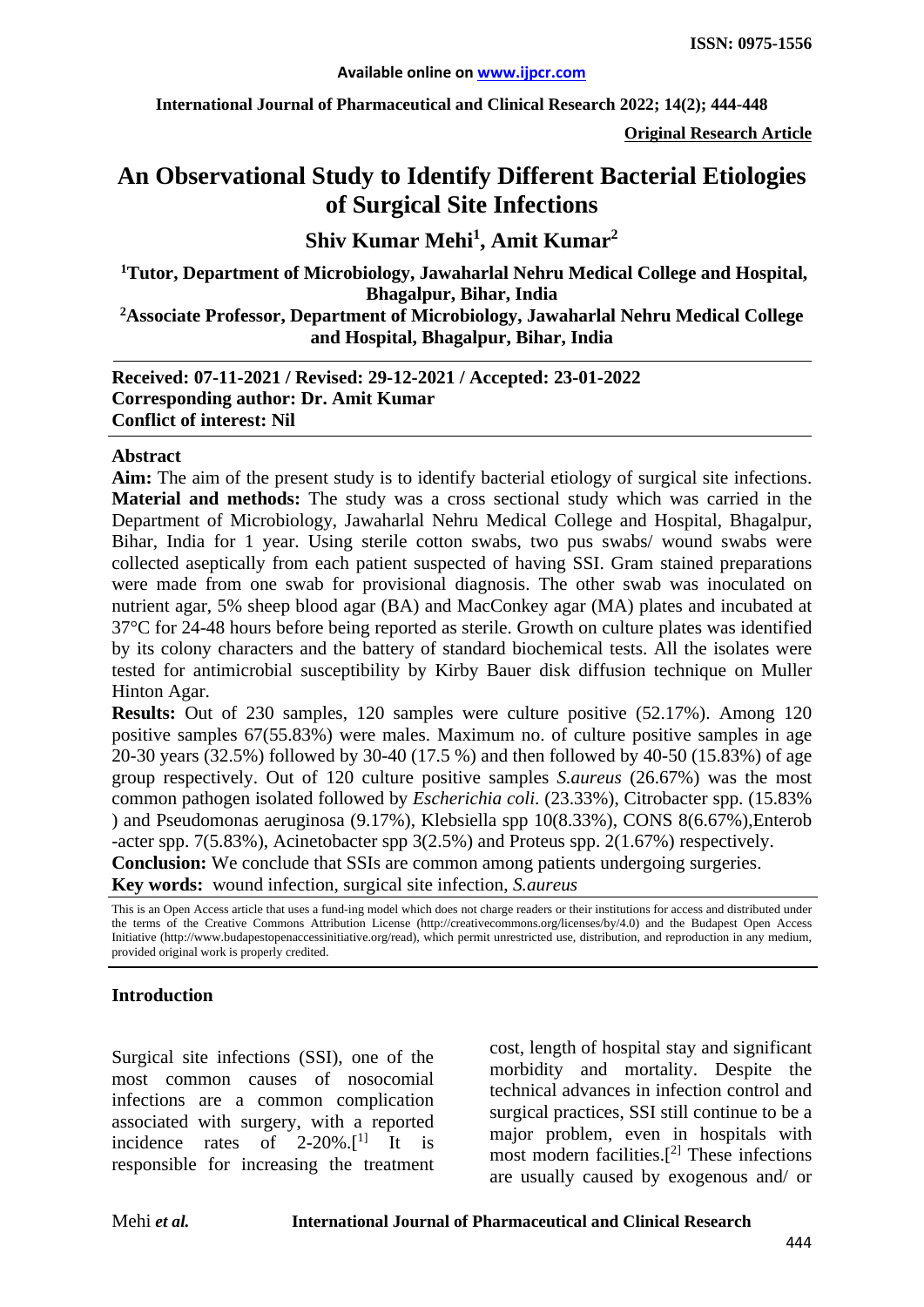endogenous micro organisms that enter the operative wound either during the surgery (primary infection) or after the surgery (secondary infection). Primary infections are usually more serious, appearing within five to seven days of surgery.[ 3] Majority of SSIs are uncomplicated involving only skin and subcutaneous tissue but sometimes can progress to necrotizing infections. The usual presentation of infected surgical wound can be characterized by pain, tenderness, warmth, erythema, swelling and pus formation.<sup>[4,5]</sup> A number of patient related factors (old age, nutritional status, pre existing age, nutritional status, infection, co-morbid illness) and procedure related factors (poor surgical technique, prolonged duration of surgery, pre operative part preparation, inadequate sterilization of surgical instruments) can influence the risk of SSIs significantly.<sup>2</sup> In addition to these risk factors, the virulence and the invasiveness of the organism involved, physiological state of the wound tissue and the immunological integrity of the host are also the important factors that determine whether infection occurs or not.[ 6]

Surveillance data suggest that the types of causative organisms associated with SSI have not significantly changed over the past 10–15 years; however, the proportion of different types of causative organisms has changed. Antimicrobial-resistant organisms are causing an increasing proportion of SSIs, and there has been a rise in the number of infections caused by atypical bacterial and fungal organisms. These changing proportions have been attributed to the increasing acuity of surgical patients, the increase in the number of immunocompromised patients, and the increasing use of broad-spectrum antibiotics.[ 7] Surgical site infections are still a threat to patients, in spite of the newer antibiotics available today. Although properly administered antibiotics can reduce postoperative surgical site infections secondary to bacterial contamination, widespread use of prophylactic antibiotics can lead to emergence of multi drug resistant bacteria. The higher rates of surgical site infections are associated with higher morbidity, mortality and increased medical expenses. $[8]$  Over the past many years, there has been a huge increase in the number of SSI cases as reported by hospitals and it has been observed that many of the cases which were deemed serious were caused by gram negative organisms. Furthermore, the irrational use of high dose broad spectrum antibiotics and antimicrobial resistance has further accelerated this scenario. In developing countries like India, where hospitals have inadequate infrastructure, poor infection control practices, overcrowded wards and practice of irrational use of antimicrobials, the problem of SSIs gets more convoluted. The aim of the present study is to identify bacterial etiology of surgical site infections.

# **Material and methods**

The study was a cross sectional study which was carried out among 230 patients in the Department of Microbiology, Jawaharlal Nehru Medical College and Hospital, Bhagalpur, Bihar, India for 1 year.

# **Inclusion and exclusion criteria**

- Patients with SSIs either sex or any age, who had surgical wound pus, discharge, or signs of sepsis were include in this study.
- Patients with cellulitis and suture abscess were excluded from this study.

# **Methodology**

Using sterile cotton swabs, two pus swabs/ wound swabs were collected aseptically from each patient suspected of having SSI. Gram stained preparations were made from one swab for provisional diagnosis. The other swab was inoculated on nutrient agar, 5% sheep blood agar (BA) and MacConkey agar (MA) plates and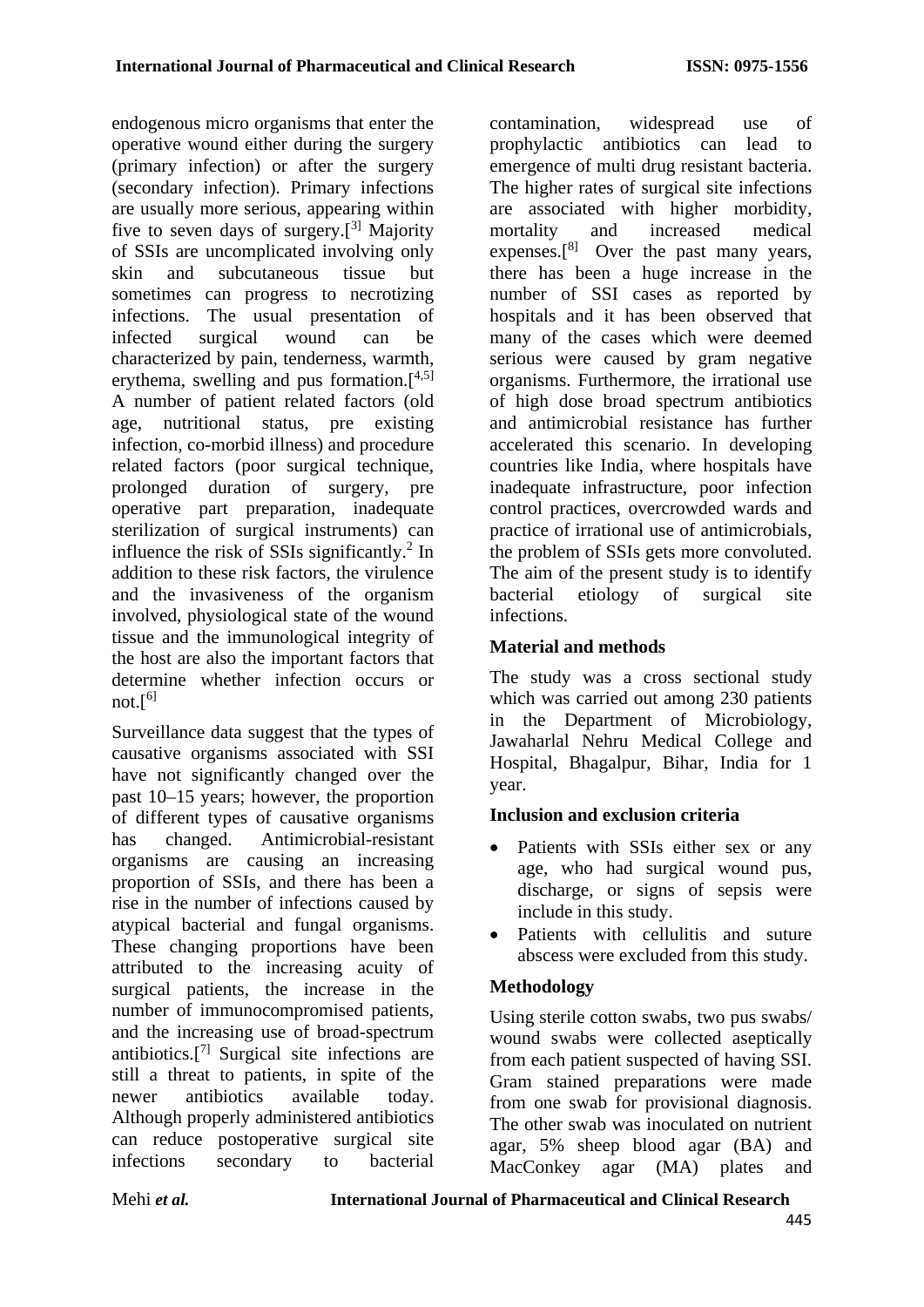incubated at 37°C for 24-48 hours before being reported as sterile. Growth on culture plates was identified by its colony characters and the battery of standard biochemical tests.<sup>[9,10]</sup> All dehydrated media, reagents were procured from Hi Media Laboratories Pvt. Ltd., Mumbai, India.

#### **Statistical Analysis:**

Data was entered in Microsoft excel spreadsheet and analysed using appropriate statistical software application.

#### **Results**

Out of 230 samples, 120 samples were culture positive (52.17%) (Table1). Among 120 positive samples 67(55.83%) were males (Table 1). The age wise distribution of the gender has been shown in the (Table 2) with maximum no. of culture positive samples in age 20-30 years (32.5%) followed by 30-40 (17.5 %) and then followed by  $40-50$   $(15.83\%)$  of age group respectively. Out of 120 culture positive samples *S.aureus* (26.67%) was the most common pathogen isolated followed by *Escherichia coli*. (23.33%), *Citrobacter spp*. (15.83%) and *Pseudomonas aeruginosa* (9.17%), *Klebsiella spp* 10(8.33%), *CONS* 8(6.67%), *Enterobacter spp.* 7(5.83%), *Acinetobacter spp* 3(2.5%) and *Proteus spp.* 2(1.67%) respectively (Table 3).

#### **Patients Table-1: Gender wise distribution of Culture positive**

| <b>Gender</b> | No of patients=120 |
|---------------|--------------------|
| Male          | 67(55.83%)         |
| Female        | 53(44.17%)         |

#### **Table-2: Age wise Distribution of Culture Positive Patients**

| Age in year | <b>Culture Positive</b> |
|-------------|-------------------------|
| Below 20    | 17(14.17)               |
| $20 - 30$   | 39(32.5)                |
| $30-40$     | 21(17.5)                |
| $40 - 50$   | 19(15.83)               |
| $50-60$     | 15(12.5)                |
| Above 60    | 9(7.5)                  |

#### **Table-3: Distribution of Organisms Causing Surgical Site Infection**

| Organism               | No. of isolates $(\% )$ |
|------------------------|-------------------------|
| Staphylococcus aureus  | 32(26.67)               |
| Escherichia coli       | 28 (23.33)              |
| Citrobacter spp.       | 19(15.83)               |
| Pseudomonas aeruginosa | 11(9.17)                |
| Klebsiella spp.        | 10(8.33)                |
| <b>CONS</b>            | 8(6.67)                 |
| Enterobacter spp.      | 7(5.83)                 |
| Acinetobacter spp.     | 3(2.5)                  |
| Proteus spp.           | 2(1.67)                 |
| Total                  | 120                     |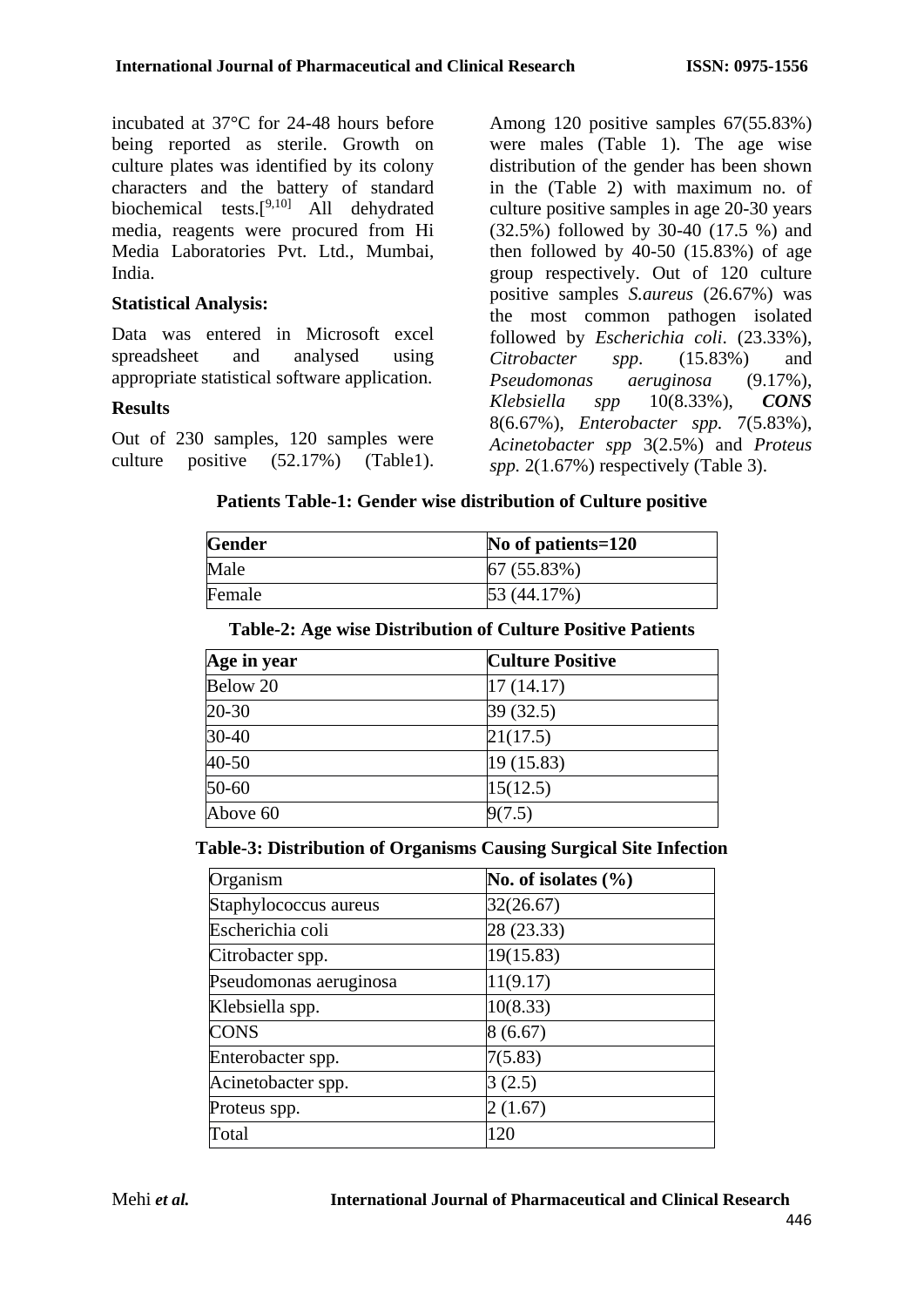# **Discussion**

Despite the modern aseptic procedures followed in the hospital, SSI remains as a serious problem for patients and surgeons. Hospitals serve as a reservoir for SSIs as they harbour a variety of pathogenic microbes and multi drug resistant strains. Wound Infections are the most commonly reported entity following surgical procedures from the hospitals. Regardless of the current advances in surgical procedures, availability of broad spectrum antibiotics, clean and safe wound management practices and modern hospital management systems, SSIs still remain a challenge for practicing surgeons and health care personnel's. Moreover, the patients undergoing surgery have an extra threat of microbial colonies circulating in the hospital environment which may make them susceptible to SSIs. The burden of antimicrobial resistance adds to the burden. Most of the SSIs are hospital acquired and vary from one health care facility to another.

Out of 230 samples, 120 samples were culture positive (52.17%). Whereas various other studies from India have shown the rate of SSI to vary from 6.1% to 38.7%.[11-14] The main Reason behind may be due to the lack of attention towards the infection control measures, inappropriate hand hygiene practices and overcrowded hospitals. In our study, it was observed that rate of infection was higher in male patients (55.83%). The results were similar to a study by Vikrant Negi et al, who reported that (74.6%) males were more commonly affected than females (25.5%).[15] In contrast to our study Gangania P et al reveals that 20% Females shows almost equal distribution of 19% of males.[16]

The findings in the study revealed that maximum no. of culture positive samples in age 20-30 years  $(32.5\%)$  followed by 30-40 (17.5 %) and then followed by 40- 50 (15.83%) of age group respectively.

Similar results were showed by Pooja Singh Gangania who concluded that maximum no of SSI was in 16-45years of age group (24%) patient. This may be due to heavy work load, stress at this age group and less number of patients.[16] *S.aureus*  (26.67%) was the most common pathogen isolated followed by *E.coli* (23.33%). This result is consistent with reports from other studies SP Lilani, Mulu W.[12,17] *S. aureus* infection is most likely associated with endogenous source as it is a member of the skin and nasal flora and also with contamination from environment, surgical instruments or from hands of health care workers.[15][18]

# **Conclusion**

We conclude that SSIs are common among patients undergoing surgeries.

### **Reference**

- 1. Hohmann C, Eickhoff C, Radziwill R, Schulz M. Adherence to guidelines for antibiotic prophylaxis in surgery patients in German hospitals: a multicentre evaluation involving pharmacy interns. Infection. 2012;40(2):131-37.
- 2. Owens CD, Stoessel K. Surgical site infections: epidemiology, microbiology and prevention. J Hosp Infect. 2008;70(Suppl 2): 3-10.
- 3. Pradhan GB, Agrawal J. Comparative study of post operative wound infection following emergency lower segment caesarean section with and without the topical use offusidic acid. Nepal Med Coll J. 2009;11(3):189-91.
- 4. Ahmed MI. Prevalence of nosocomial wound infection among postoperative patients and antibiotics patterns at teaching hospital in Sudan. N Am J Med Sci .2012;4(1):29-34.
- 5. Mulu W, Kibru G, Beyene G, Datie M. Postoperative nosocomial infections and antimicrobial resistance patterns of bacterial isolates among patients admitted at FelegeHiwot Referral